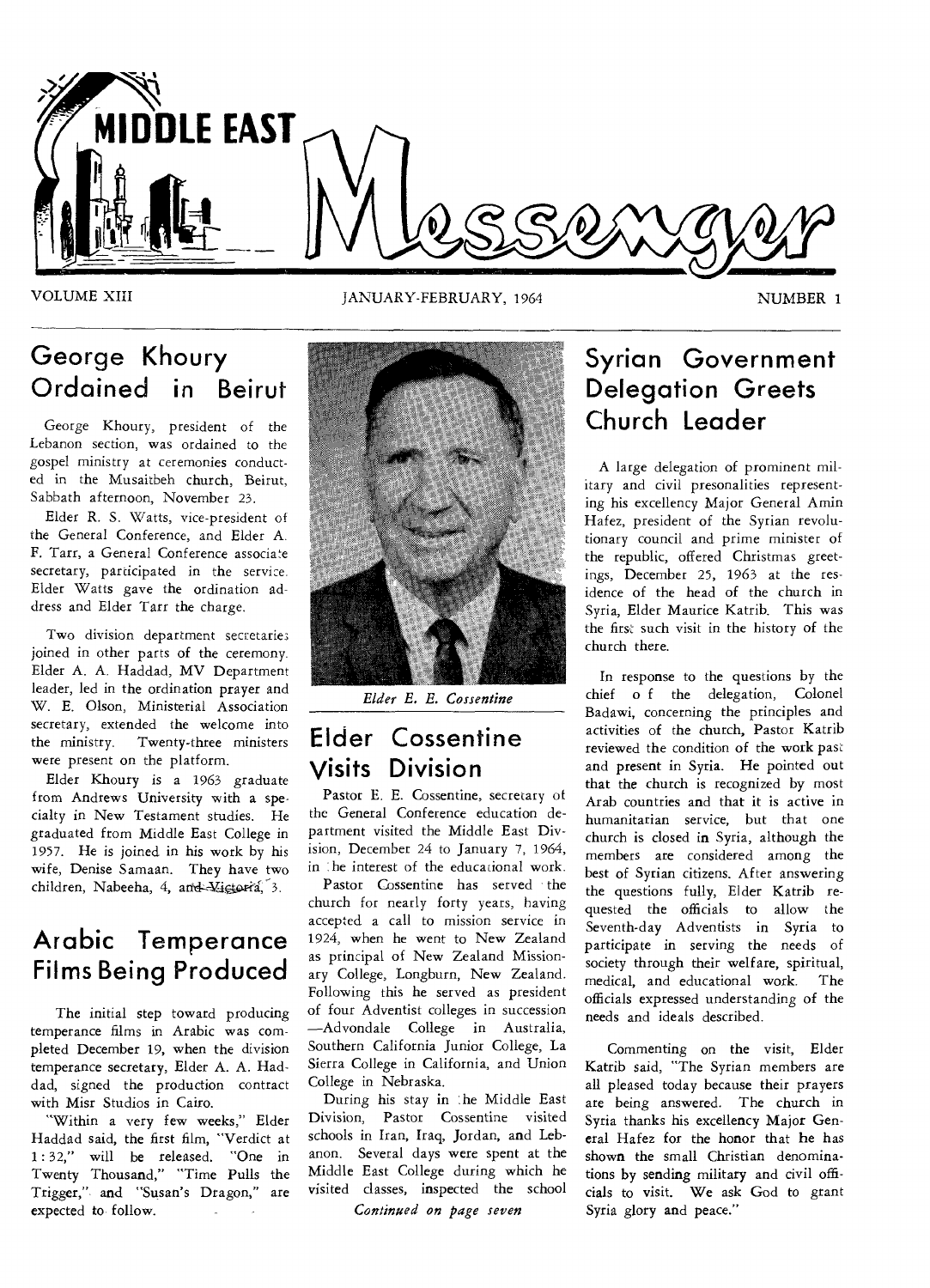## MRS. OLSON RELATES HISTORY OF LITERATURE WORK IN TURKEY

*First in a series of articles* 

By Mrs. W. E. Olson

Theodore Anthony, a shoemaker from Turkey, migrated to the United States where he accepted the Adventist message at a California camp meeting in 1888. Returning to his home in San Jose, he sold his shoeshop to the first customer. In January 1889 he returned to his native Turkey, a self-supporting missionary. Anthony's arrival in Turkey marked the beginning of the first permanent Seventh-day Adventist work in the Middle East.

Mr. Anthony, thrilled with his literature and his message, started aggressive work among the Christian people of Constantinople. The Quaker Mission society, almost immediately, had him imprisoned. After depleting his resources fighting his case and several weeks imprisonment, Anthony was released. He rented a room from a former acquaintance, Mr. Baharian, and took up cobbling to support himself. Z. G. Baharian, son of the house owner, home on summer holidays from his school in Aintab, Turkey, was among the first converts. He was convicted after reading the books *Daniel and Revelation* and *History of the Sabbath,* and was baptized in 1890 by H. P. Holser, president of the Central European mission. Zadour Baharian went to our school in Basel, Switzerland, studied for two years, and returned in 1892 as a worker to Turkey.

Upon Baharian's return in 1892 to Constantinople, he and Anthony immediately submitted translated material

## 72,270 Overflow Offering *for Damascus Church Center*

The thirteenth Sabbath overflow offering for the third Quarter, 1963, amounting to \$72,270.50, is the best third-quarter offering in the history of our work. This offering is to be used to construct a church center in Damascus.

Recent word from Elder Maurice Katrib, president of the Syria section, is that leading officials of the Syrian government have promised support for registering the land and securing the building permit.  $\bar{\lambda}$  ,  $\bar{\lambda}$ 

.o a printer for publication. A permit was finally secured by the printer, and the two workers mailed out much literature. Soon false accusations about the literature sent the two workers to prison for four days. When the Turkish government officials saw the printer's permit, the men were released.

The literature scattered seeds of truth everywhere in Asia Minor, and the brethren soon had more calls for further religious instruction than they could fulfill. In 1893 Anthony anti Baharian held evangelistic meetings in the cities of Ovajik, Bardizag, Aleppo, and Alexandretta (Iskandurun) where the literature had aroused the most intense interests. Church groups were formed and .he work in Asia Minor advanced rapidly under the able and fearless leadership of Zadour Baharian. Sabbath School lessons, tracts, and books converted and held together the church groups that quickly developed in many cities of Turkey. In 1909 a book depository was established in Constantinople, and from that year until Turkey entered the war in 1914, colporteurs, though often imprisoned and beaten, ranged the country placing thousands of pages of literature in the homes. During the Armenian massacres of 1914-15, all but two of our colpor,eurs were martyred, Nicolos Trifonides and Dicran Derhousigian.

*To be continued* 



*Miss Dorothy Walter, pictured above, joined the Benghazi Hospital nursing staff in October. She comes to our division with a bachground of eight and one half years of mission service in Central and East Africa. More recently she was on the staff of the Loma Linda Sanitarium and Hospital. The picture was taken in South Africa,* 

## **Yesilay Congress Applauds Adventist Temperance Ideas**

Elder Anees Haddad, devision temperance department secretary, won repeated applause from delegates at the Yesilay International Congress on Alcoholism December 8, in Istanbul, during a speech reporting the work of the International Temperance Association. He was introduced by Mr. Gokey, the minister of health in Turkey and founder of Yesilay, the Turkish national temperance organization.

Present at the international congress were representatives from the European countries for meetings lasting five days. Flags were flown at the municipality hall, where the final grand congress was held, representing Turkey, Germany, Greece, Iraq, Jordan, Lebanon, Sweden, Switzerland, Syria, and the United States.

The delegates responded warmly to greetings from the International Temperance Association and Professor Scharffenberg. Elder Haddad explaining the ITA emphasis on education told the congress that reformation was essential and that "the heart of any reformation is the reformation of the heart." Delegates liked especially the spiritual emphasis and filled the hall with a thunderous ovation in response to quotations from the Quran and the Old and New Testamen's to support the anti-alchohol position.

Pastors L. C. Miller and Manuk Benzatyan represented the Turkish branch of the ITA at the congress.

## *Book Club for Ministers*

Ministers in the Middle East Division will be able during 1964 to purchase three valuable books at halt price.

The three books are *Breakthrough,* a book by Elder Howard B. Weeks showing how to plan the public relations of a church, *Toward Understand- ;ng Islam* by Abdul A'la Maududi, a famous Pakistani Muslim who writes both for Christians and uninformed Muslims, and *Preachers of Righteous*ness, a new book this year written especially for ministers, by Elder Anderson.

The books have been selected by the Ministerial Association for the 1964 book club and approved by the division for sale to workers at half price. The other half is being subsidized by the worker's employing organization.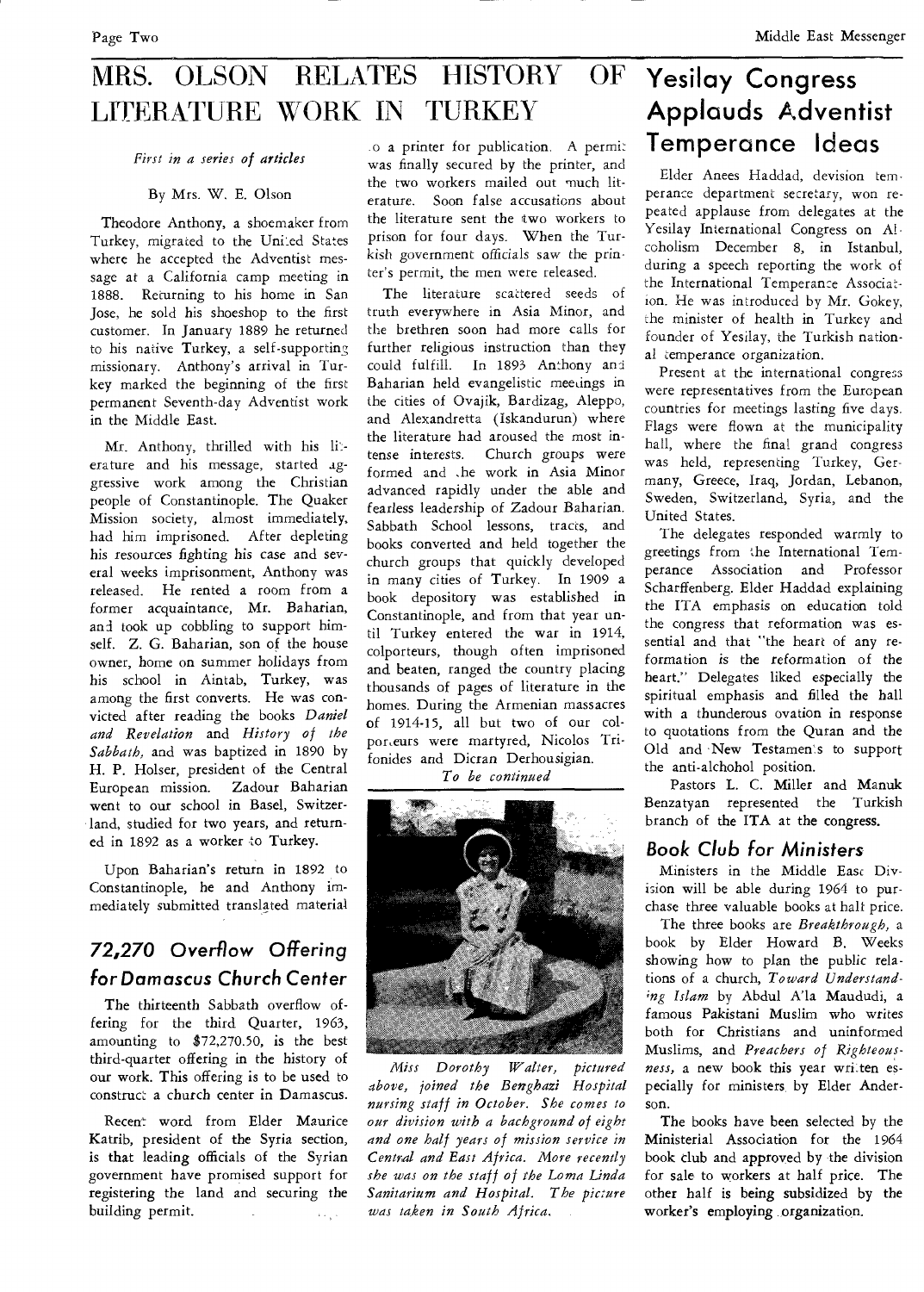

Classroom Scene

# **BEIRUT ARMENIAN BISH** CENTER





- *Kegham Proudian, top student in the 2nd secondary class, explains to Koko Nazirian, first in the firstgrade, the importance of study, as honor students from the other classes look on.*
- *-E-tt The teachers of the ten-room,* 340- *Pupil school gather at the entrance for a formal picture. The principal, Mrs.*  Sela Nazirian, stands at the center of *the front row.*



*The Parsonage* 

*A second floor soon to be constructed above the school wilt provide a 700-seat church auditorium* 

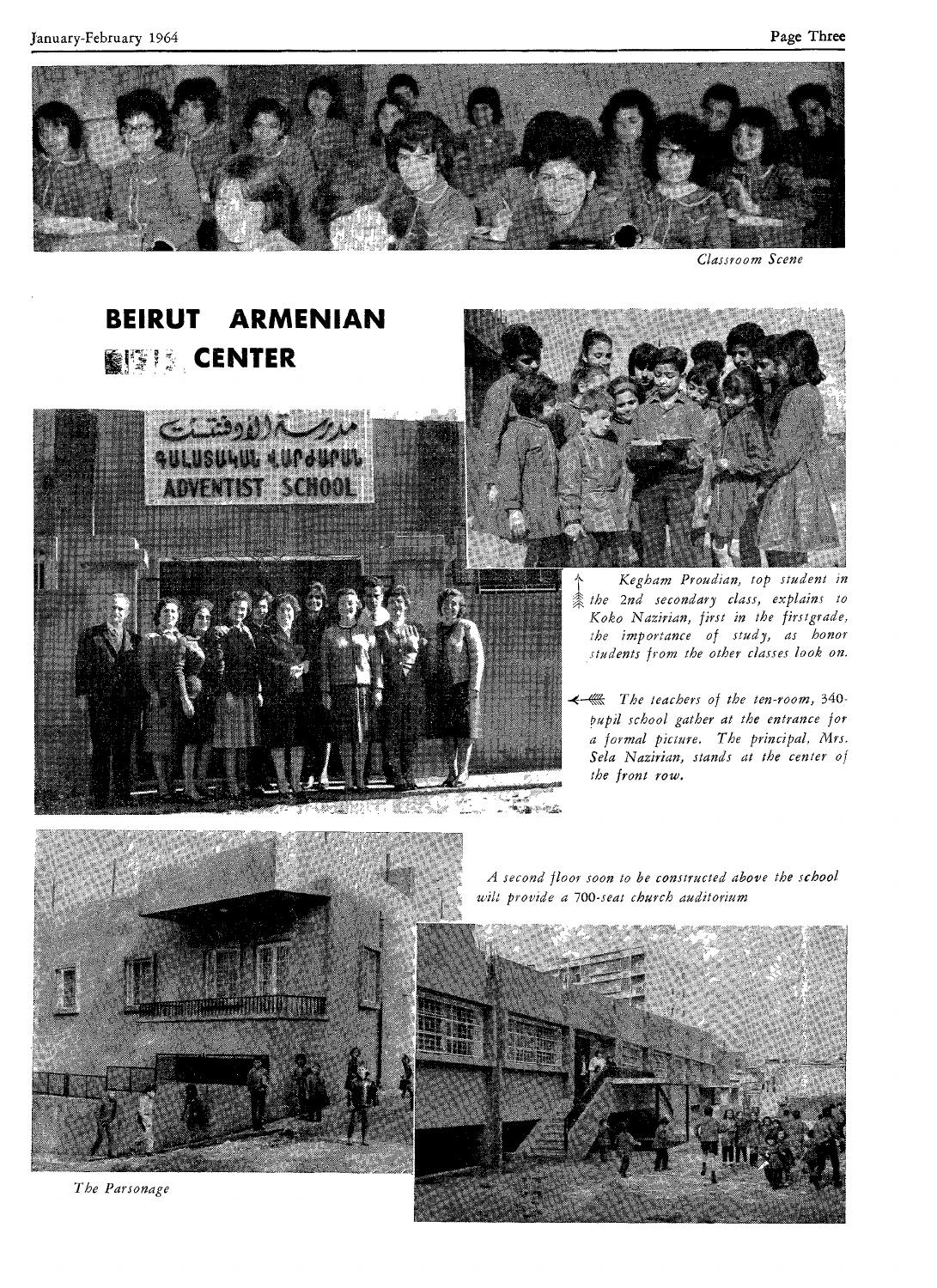## **1963 BOOK AND PERIODICAL SALES NEARLY DOUBLE 1962 REPORT**

An outstanding nine days of sales at the close of the year by Nathan Dawood, a student at Middle East College, pushed the 1963 literature delivery sales record to \$29,815.22, a 92% gain over 1962.

Working into the late hours of the night during the Christmas holidays in Kuwait, Nathan delivered 334 books and took orders for 14 magazine sub scriptions. His sales amounted to £ 241.150 (\$675.22).

The director of the health and welfare department gave Nathan a recommendation on his department letterhead for the health and children's books. Although the customs officials did not permit entry of *Patriarchs and Prophets*  into the country, four of them purchasedd a copy each of the volume.

Expressing gratitude to God for the year's record increase in sales, D. L. Chappell, division publishing department secretary, commended the literature evangelists and their leaders for faithful service.

The total literature sales for the year by Sections is as follows in U. S. dollars: Syria, 1,731.56; Egypt, 6,985.60; Iran, 3,129,88; Iraq (including Kuwait), 2,157,60; Jordan, 3,807.45; Lebanon, 9, 050.53; and Syria, 2,952.60.

Magazine subscriptions, accounting for  $13\frac{1}{2}\%$  of the sales, reached a new high of \$4,038.92 for the year. In 1962 magazine sales had been \$763.16 and in 1961, \$1,530.11.

In promoting magazine distribution, Elder Harry Robinson and Zaki Saliba, Jordan section president and book and

#### **Readers Laud Magazines**

Response to the Arabic magazines, *Call to Health* and *Hope,* continues strong, according to a report from the desk of the editor, Elder William *McGhee.* 

A reader of *Call to Health* reports that he hasn't smoked for 42 days and a non-Christian reader of *Hope,* delighted with articles about the second coming of Jesus says the "best thing about Seventh-day Adventists is their name, 'Adventists.'

Twenty readers signed and returned the temperance pledge printed in *Call to Health,* Response to the health course advertisement continues good.

periodical house manager respectively, sold subscriptions to schools for the *Call to Health.* Shahada Halabi, Lebanon section publishing secre ary, has been selling three-year subscriptions for the same journal to doctors for their waiting rooms.

Nathan Ratib and Youssif Samuel, two regular colporteurs in Egypt, made a trip to the Aswan Dam area in December and sold \$497 worth of Adventist literature, \$138 of it being subscriptions for our journals.

R. E. Anderson, manager of the Mid-

dle East Press, reports that his staff is on schedule with the printing of the Arabic *volume, The Desire of Ages,*  which is due in the field by July. Also he has received the Farsee manuscript for the large health volume being planned for sale in Iran next summer.

Already some of the students at Middle East College are submitting their applications to canvass in various parts of the division during the next vacation period.

"The prospects for 1964 look good, and we are facing the future with new hope," commented publishing leader Chappell *as* he announced his department's slogan for the new year "\$50,000 or more in '64."



*D. L. Chappell, division publishing department leader, congratulates Nathan Dawood of Middle East College for outstanding work.*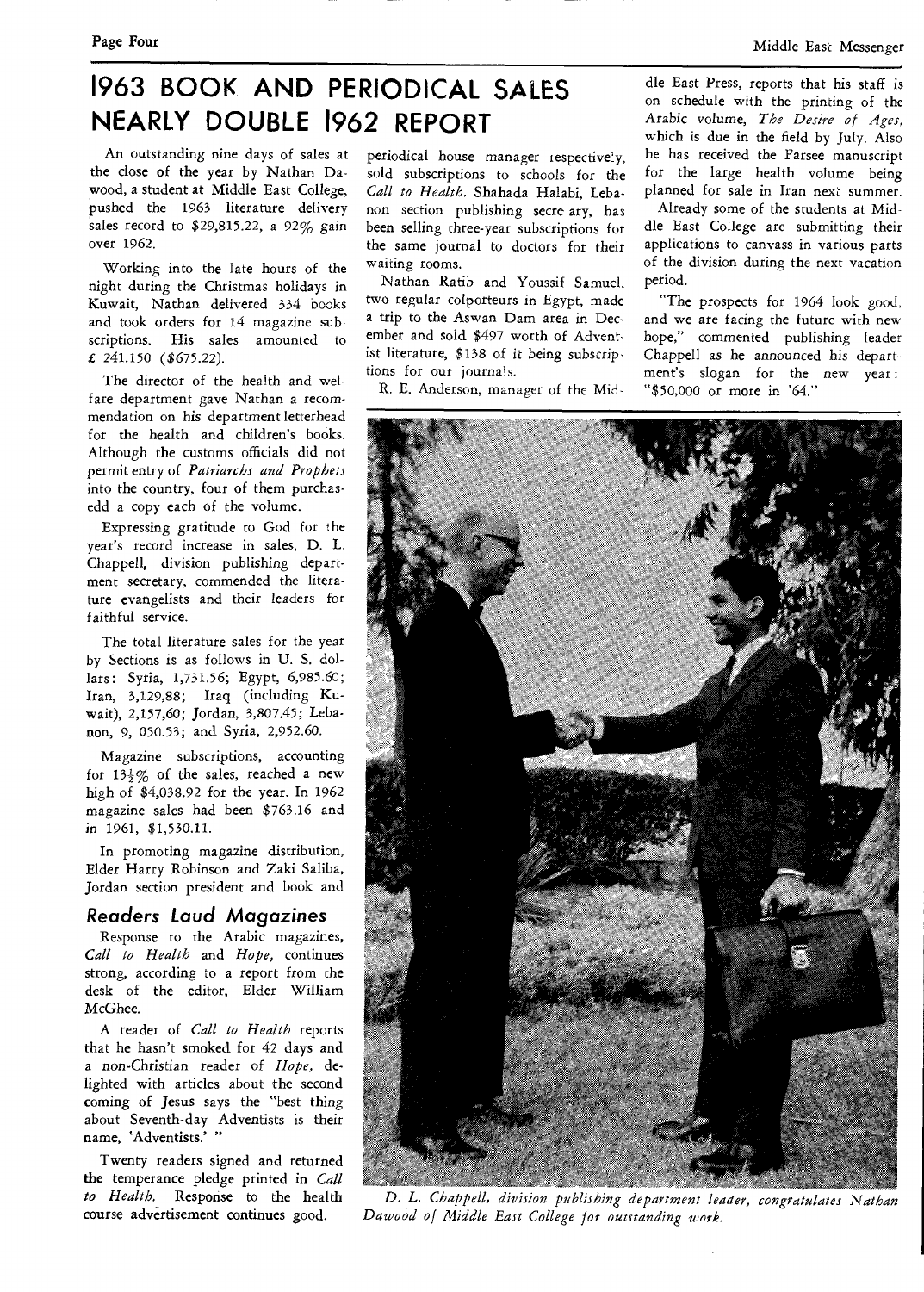## HERE AND THERE

### MIDDLE EAST DIVISION

Elder Salim Noujaim left Beirut quietly for the United States where he plans to undergo medical treatment. The prayers and best wishes of the whole church in the Middle East go with him.

Mr. and Mrs. Clyde Harris, of Harris Pine Mills in the United States, were guests of Elder and Mrs. Wilcox, on behalf of the division, during parts of December and January. Elder Wilcox met Brother Harris in Iran and arranged for his visit to the major points of interest in the Middle East area. Brother Harris spoke at many of the churches telling of his experience in stewardship and God's blessing. His valuable counsel as he met informally with leaders of the institutions and various phases of the work has been especially appreciated.

### MIDDLE EAST PRESS

A series of four quarterlies covering the Bible stories in one year has been published in Armenian by the Middle East Press. Picture rolls using the same lessons can also be secured. This makes available for the first time Armenian Sabbath School lessons for the children. It is expected that the quarterlies will facilitate the holding of Branch Sabbath Schools.

Another set of quarterlies has been published in Arabic for use in the Pastor's Bible class. In twenty-six lessons, they cover the basic Bible doctrines. The quarterlies are useful also for baptismal classes, adult branch Sabbath Schools, sermon or Bible study outlines, and correspondence school follow-up.

### MIDDLE EAST COLLEGE

Miss June Soper returned to Middle East College, November 15, to head the music department. A few days later the department received a new Bluethner grand piano as a gift from the division. It is reported to be better than any of the previous pianos used by the department and has been placed in the college auditorium.

Brother Jad Katrib, principal of the Middle East College secondary school, has accepted the invitation of the board of trustees to study at Andrews university during the 1964-65 school year. He will do graduate work in education.

## **Arise, 0 Youth**

Arise, 0 youth, for Christ is calling you To give His message to these Bible lands. 'Tis not the time to dream of careless ease, Or full pursuit of personal aim. The time Is ripe for Jesus soon to come, and men Must know the Hour of Judgment now is here. How can they know unless you do your part In witnessing a Saviour's love for you? You say you know not how? The college doors Are open wide! Our M.E.C. is here To serve the youth in preparation. So come to learn the Truth, and learn to tell, In winsome way, your Lord is coming soon. In close packed hall your message you can preach; Perchance in school, your witness you can bear; With printed page you scatter gladsome news; A preacher, teacher, colporteur, a nurse, A doctor, consecrated business *man—*  All avenues of service open wide Before your eager feet, if you will come And place your talent at the Master's feet. There can be no mistake; success is yours. He's promised to be with you to the end.

*—G. Arthur Keough* 

The annual Ingathering field day, December 5, raising LL 2,400 by student solicitation alone, is considered to be a new record for this type of solicitation. The church pastor and home missionary leader, Elders Olson and McGhee, were joined by the home missionary secretaries of the division and section, Elder Brauer and Brother Shahada Halabi, in directing the field day activities. Elder Russell presided at an auction to close the day.

The division radio studio on an attractive corner of the campus near the men's residence hall has been made available to the college music department for the teaching of music. A Zimmerman baby grand piano has been put in the studio for the use of the department.

After a long period of inactivity, the men's club has been revived under the old name, Men of Might. Nicola Issa, Kevork Terzibashian, Tevan Melikian, and Gabriel Gabriel have been named officers.

Arbor Day, December 8, began a tree-planting campaign which has added 25 new flame trees (one for each year in the history of the college) to the campus. Two evergreen trees were planted December 22, by Brother Clyde Harris, on the corner opposite the radio studio.

#### JORDAN

One school in Jordan has ordered a club of 75 subscriptions to *Call to Health;* another ordered 65. In several schools the students have banded together to order magazines.

About 400 persons attended the showing of the temperance film, "One in Twenty Thousand," in Ramallah, October 13, at the girls' school. Temperance puzzles and applications for the health lesssons were distributed. Elder H. E. Robinson and Mousa Azar represented the Jordan temperance *society.* 

### TURKEY

The first commissioning service in Turkey for membership in the "120 of our day," was held in the Istanbul church, Sabbath afternoon, December 14. Five were commissioned including one layman. Twenty-four members received Training Light Bearer certificates after completing the classwork under Manouk Benzatyan, Turkey section home missionary secretary.

## **CORRECTION**

We regret to have mistakenly captioned a picture on page eight of the November-December MESSENGER. The picture was from Fayoum not Assiut.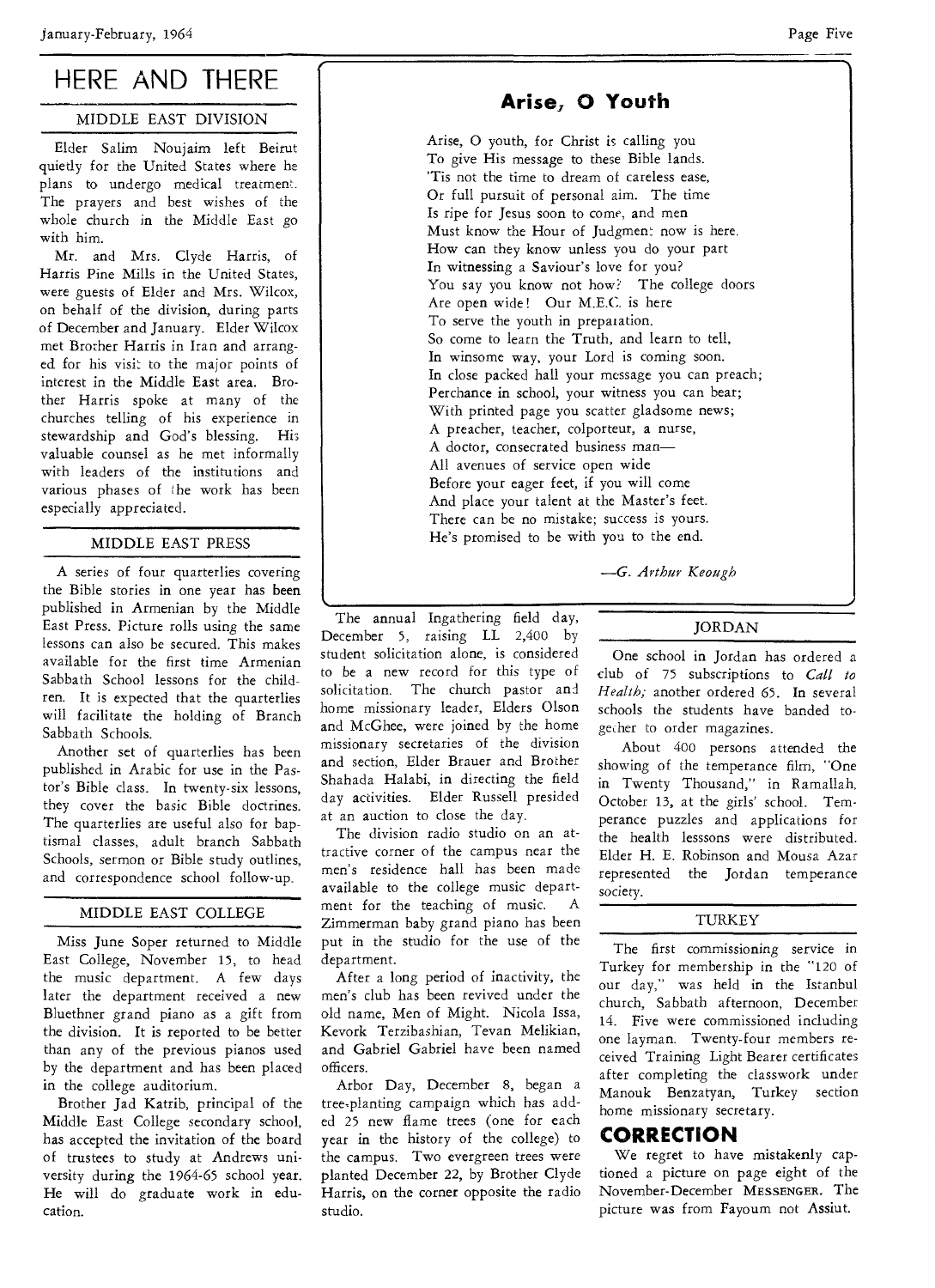## **Do You Have a Name?**

My curiosity got the best of me as I passed through a hotel lobby in a large city and saw among the people many wearing badges on their coats. Coming nearer, I saw in large type on each badge a name, quite obviously the name *of* the wearer. In smaller type was the name of his city and the convention. I entertained myself for some minutes putting family names together with the faces and trying to guess the national or cacial origins. Almost instinctively, in human relations, after we *see*  person, we want to know his name, and from there we begin to get acquainted.

This linking of name and face has an interesting reaction in spiritual things. I can think of a young man who is a model of consistent moral behaviour as long as he is with people who know that he has been baptized a Seventh-day Adventist. But when he is with strangers who knew nothing of his religion, his conduct is different. This young man shapes his face to his name. A good name is a challenge to its possessor. It is human nature to try to live up to one's reputation.

Not only people have names, faces, and reputations. Churches, institutions, organizations have to be known and judged. What kind of face does your church have? What kind of reputation? And pardon me if I sound ignorant, but what is its name? Actually, I know. It is a Seventh-day Adventist church. Those who worship there expect Jesus to come soon and they keep the seventh day of the week. But who else knows its name other than me and you and those who pray there each week? Who knows that this is a Seventh-day Adventist church, hospital, schoo<sup>1</sup>, office? Like the delegates at the convention, the church needs a badge with the name in large type,—more specifically, an attractive sign in front.

This is an appeal to link up our name with our face. It is bound to spread and enhance our reputation.

## **Call for Old MESSENGER'S**

The Middle East Division has no file of the MESSENGER, from January, 1945, when it was first begun by the old Middle East Union, until December, 1951. This was the official paper and is needed for reference when reviewing the conduct of the work during that period. Please contact the editor if you have a copy of any issue which you can make available.

## **A Little Loving**

If you put a little loving into all the work you do, And a little bit of gladness, and a little bit of you, And a little bit of sweetness, and a little bit of song, Not a day will seem too toilsome; not a day will seem too long. And your work will be attractive, and the world will stop to look, And the world will see a sweetness, like the tinkling of a brook, In the finished job, and then the world will turn to look at you. *—Southern Asia Tidings* 

### MIDDLE EAST MESSENGER R. C. Darnell ......... Editor Published bi-monthly as the official Organ of the General Conference of Seventh-day Adventists, Middle East Division, P. O. Box 2020, Beirut, Lebanon. **4.............0.0.41.0.4.0\*0.4.4.11.0.11.................41.0.4...........................»..............1**

## **ADVENTIST WORLD**

#### TEMPERANCE FILM PRAISED

The national safety council in the United States has recommended to every television station in the country "Becky," a traffic safety film, produced by the editors of *Listen,* for viewing luring the Christmas holidays, when over 500 Americans were predicted to die in traffic accidents. A letter from the safety council to Michael A. Jones, assistant editor of Listen, praised tne film as an "impressive, eftective pre. sentation" of a difficult subject. *Listen*  is a Seventn-day Adventist magazine.

#### NIGERIANS MARCH

Ten thousand delegates to the East Nigerian lay congress of the Seventhday Adventist church marched through the streets of Aba, East Nigeria, singing gospel hymns. Three brass bands from nearby Adventist schools *accompanied* the procession. A thousandvoice Adventist choir provided music a' the week-end meetings when 15,000 lay workers gathered in the city's sports stadium. Three hundred select delegates to the four-day school of lay evangelism pledged 3,000 persons won to Christ in 1964.

#### LITERATURE SALES UP

Sales of literature in the United States and Canada has nearly doubled in the last 10 years. The publishing department statistical report shows a total of more than \$10 million received for Adventist books and periodicals in 1962 in North America.

#### COLLEGE ENROLLMENT

Opening enrollment figures for the 14 Seventh-day Adventist colleges and universities in North America show an increase of 6.52 percent. A total of 10,926 students registered at the denomination's schools of higher education. The Adventist church sponsors the largest Protestant parochial educational system in the world. Its elementary schools number 4,422 with an enrollment of approximately 230,000.

#### FLOATING SCHOOL

A school floating on the waters of Lake Titicaca has been accredited by the government of Peru. This unusual school brings education for the first

*Continued* on *page seven*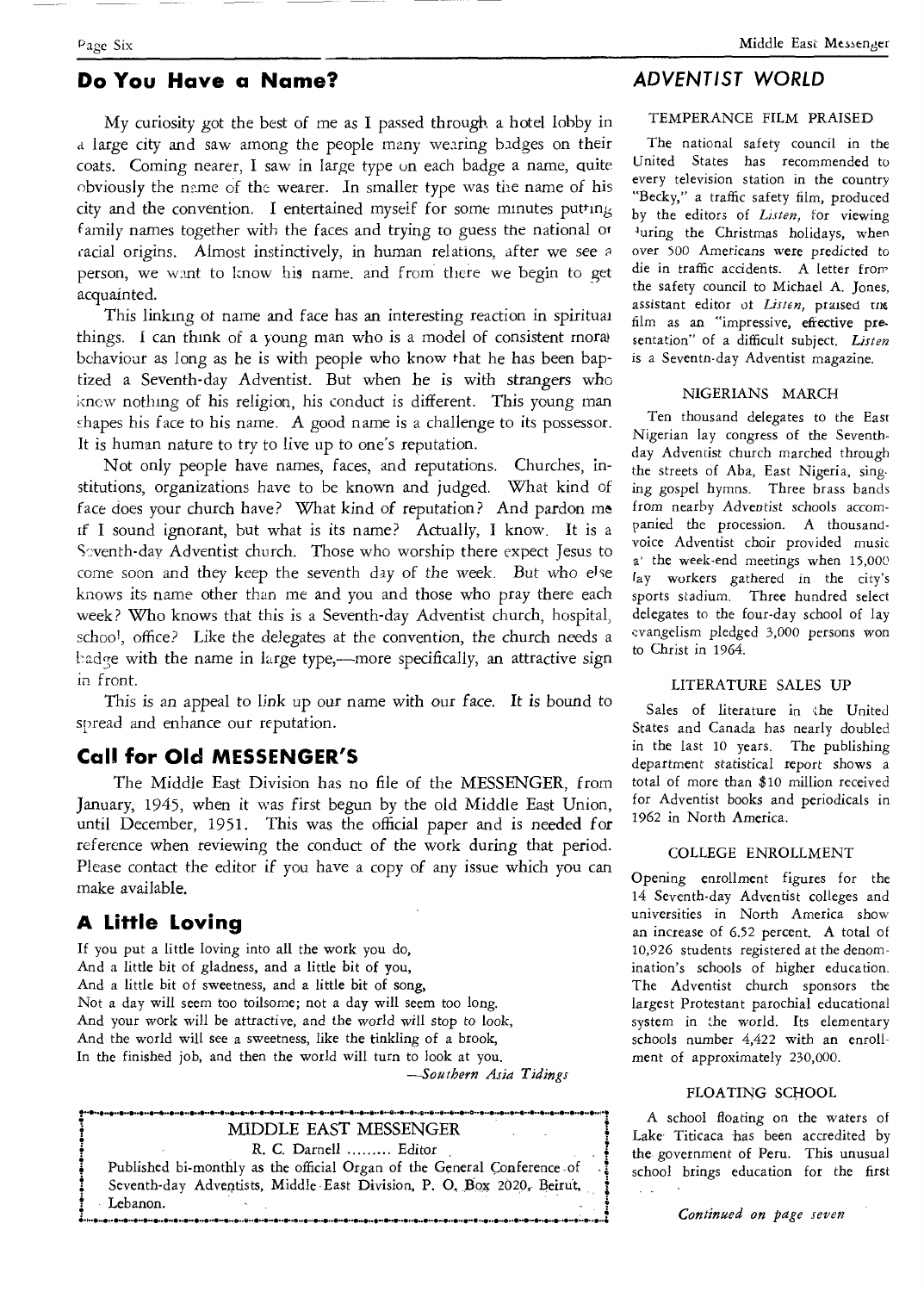January-February, 1964 Page Seven



The new principal of the Benghazi elementary school, Aaron Dennis, with his *wife and two children, Mary Elizabeth,* 6, *and David Lee,* 5. *Brother Dennis, a graduate of Madison college, headed the Chattanooga church school for the last three years. His wife, a nurse, took her training at Paradise Valley.* 

## **1963 Ingathering Campaign Continues**

Reports of progress in the 1963 Ingathering campaign begun the end of November continue to be heard from various parts of the field.

In Cyprus Brother and Sister A. N. Barlas, of Famogusta, received CP 100.000 going from home to home to solicit funds and to preach the message. Their work was stopped when the trouble erupted on Cyprus.

Eighteen carloads of students solicited in the Ras Beirut area, the annual Middle East College Field Day, December 5, setting a new record for student solicitation in one day, LL 2.400.

The workers and members of the Lebanon section led by George Khoury, president, and Shahada Halabi, home missionary secretary, want to make this Ingathering campaign the most successful in Lebanon's history. The Bishmazine and Aramoun schools had successful field days. Salaam Abu Jawdi working alone in North Lebanon reached his goal. The Beirut churches are striving to reach their goals. Fifty percent of the funds will be retained by the local sections for their own projects.

## **Cossentine Visit**

*Continued from page one* 

plant and met with the college board. His counsel was particularly valuable in formulating long-range plans for strengthening Middle East College.

Speaking appointments in the division included Sabbath sermons in the Tehran and College Park churches, and lectures before groups of teachers stressing the need of meeting the objectives of the church in every phase of the school program.

—W. *R. Lesher* 

## **Journalism Second to Preaching in Evangelism**

Religious journalism is next in importance to the preached word in propagation of the gospel, Dr. Ralph Stoody declared at the dedication of a new All-Church Press publishing plant in Fort Worth. The Methodist "Dean of American church public relations" was principal speaker at the event, which also marked the 50th anniversary of the concern. The church press produces 325 weekly congregational newspapers for a variety of denominations. Dr. Stoody called parish newspapers "the best possible investment any church can make." These papers reach even those who do not regularly attend church, he pointed out, and serve as reminders that there is a church.

## **Adventist World**

### *Continued from page six*

time to a tribe of Indians who live on floating reed islands on the lake. Known as "Los Uros," or "the fishermen," this primitive tribe derives its sustenance from reeds which grow in abundance in the lake. Forty-two students go to school every day in their reed canoes. A native-built floating island nearby provides space for recess games. The school itself, one of 66 operated by the Adventist church in southern Peru, is a steel-covered frame building resting on 56 floating oil barrels.

### HONG KONG FLEET

An Adventist fleet with an unusual flagship serves the more than 150,000 people who live on the waters of the harbor of Hong Kong. The fleet consists of a motorized junk, a 20-foot launch, a sailing sampan, and a boxlike "flagship" designated for a floating clinic and evangelistic center. The "fleet" is directed by Wilbur K. Nelson, a professor at the South China Union college. It is manned by students from the college, who assist in the distribution of medical supplies and relief materials where needed. The doctors Clarence and Isabel Ing, who operate a clinic in Hong Kong itself, devote several hours each week to giving medical aid to the sea dwellers who come to the floating clinic as it moves among the junk cities of Hong Kong. Named the "Roberts Sea-Light," the flagship measures approxima ely 35 feet long by 15 feet wide. The clinic with examining, treatment rooms, and laboratory occupies the lower deck of the vessel. The upper deck is used for seeing minor medical cases, but it also provides seating for gospel services. The "flagship" was recently dedicated, with church officials and "fleet crew" participating in ceremonies.

#### GRADUATE SCHOOL ENROLLMENT

Enrollment in the school of graduate studies at Andrews University has reached a total of 131 students, according to Dr. Emil Leffler, Dean of the school of graduate studies. "This year's enrollment shows a gain over last year and indicates that there is a growing interest in the school," said Leffler. "The students, coming from 23 states, 19 foreign coun`ries and 43 different undergraduate schools, all help in the building of an atmosphere for university study," he indicated.